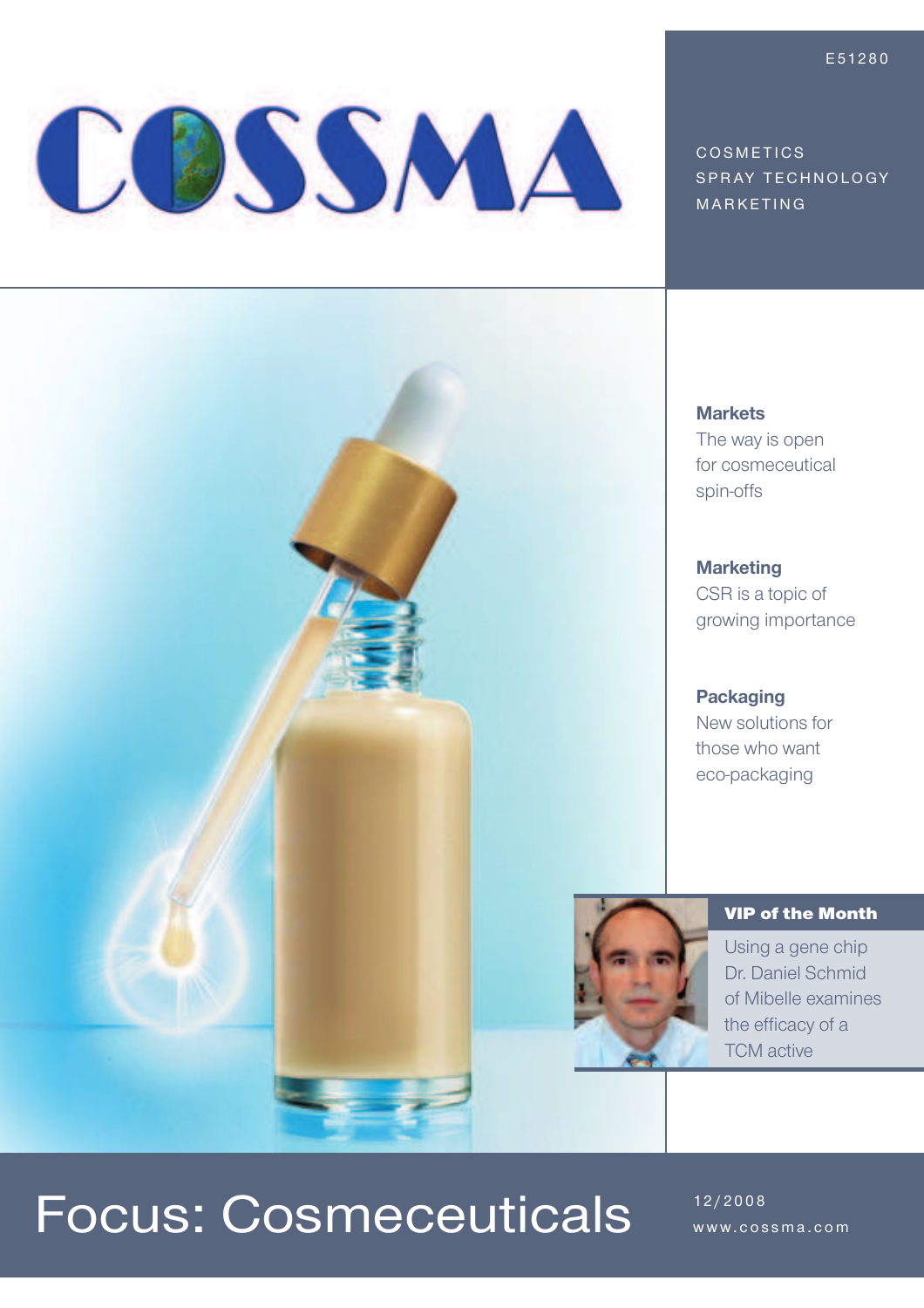PRODUCTION | INGREDIENT

*Japanese honeysuckle as a major element of the new active for sensitive skin*

## **TCM in**  skin rejuvenation

The holistic use of oriental medicine is arousing increased interest among consumers. There are many recipes within Chinese medicine used for the treatment of skin problems. Dr Daniel Schmid, head of research at Mibelle Biochemistry, describes a formulation using three Chinese medicinal herbs which, following traditional Chinese healing principals, has been specially developed for the protection of sensitive central European skin. With the help of a gene chip the action of this formulation was tested in vitro on 1,300 skin cell genes. The chip makes it possible to analyse hundreds of genes at the same time in one experiment.



M ibelle Biochemistry contracted an expert in traditional Chinese medicine (TCM) to develop a formulation for the treatment of dry, easily inflamed skin that has a tendency to become itchy. The formulation contains blooms of the Japanese honeysuckle (Lonicera japonica), fruits of the Siberian cocklebur (Xanthium sibiricum) and roots of the nutsedge (Cyperus rotundus). In order to develop a cosmetic active from these ingredients the mixture of plants was aqueously extracted. The extract, EpiCalmin TCM, has the INCI name "Lonicera japonica (honeysuckle) flower extract, Xanthium sibiricum fruit extract, Cyperus rotundus root extract, phenoxyethanol and aqua". The efficacy of this active ingredient was first tested in vitro and subsequently verified in a clinical study.

#### **Inhibits the ageing genes, activates the protective genes**

The in vitro tests made use of a gene chip of the type normally used in dermatological research. This chip makes it possible to analyse the activity of 1,300 genes in one small skin sample. In the case under discussion the sample consisted of skin cells (keratinocytes) that had been grown in a culture vessel. A skin cell does, of course, have many more genes, but the 1,300 selected for the test play central roles in processes such as DNA repair, defence against toxic substances, the organisation of cell death or, conversely, the initiation of a tumour-like growth, inflammation, and energy accumulation, as well as the build-up and break-down of the skin's structural components.

During the experiments cell cultures from the human upper skin layers

were grown in a nutrient medium. When sufficient numbers of cells were available they were divided between a test culture and a control. Over a 24 hour period EpiCalmin TCM was added to the nutrient medium of the test culture. Following this, both cultures were analysed using the gene chip.

The result showed to what extent the active substance had influenced the activity of the 1,300 genes. Only those genes that had been activated by more than 90 percent of normal, or more than 60 percent inhibited, were taken into consideration as relevant. Among the activated genes were mainly those that protect against the aggressive radicals generated as a byproduct of cell metabolism and which

#### **Traditional Chinese medicine at a glance**

The origins of **TCM** go back more than two thousand years. Typical therapy forms are acupuncture, massage, the use of medicines, and Qigong meditation. The medicines are **based on recipes from plants,** and sometimes **mineral or animal substances.** Several hundred different healing plants are used and a recipe is usually a **mixture** of several plants. Single, isolated actives are not used, but extracts from the whole plant or plant part.